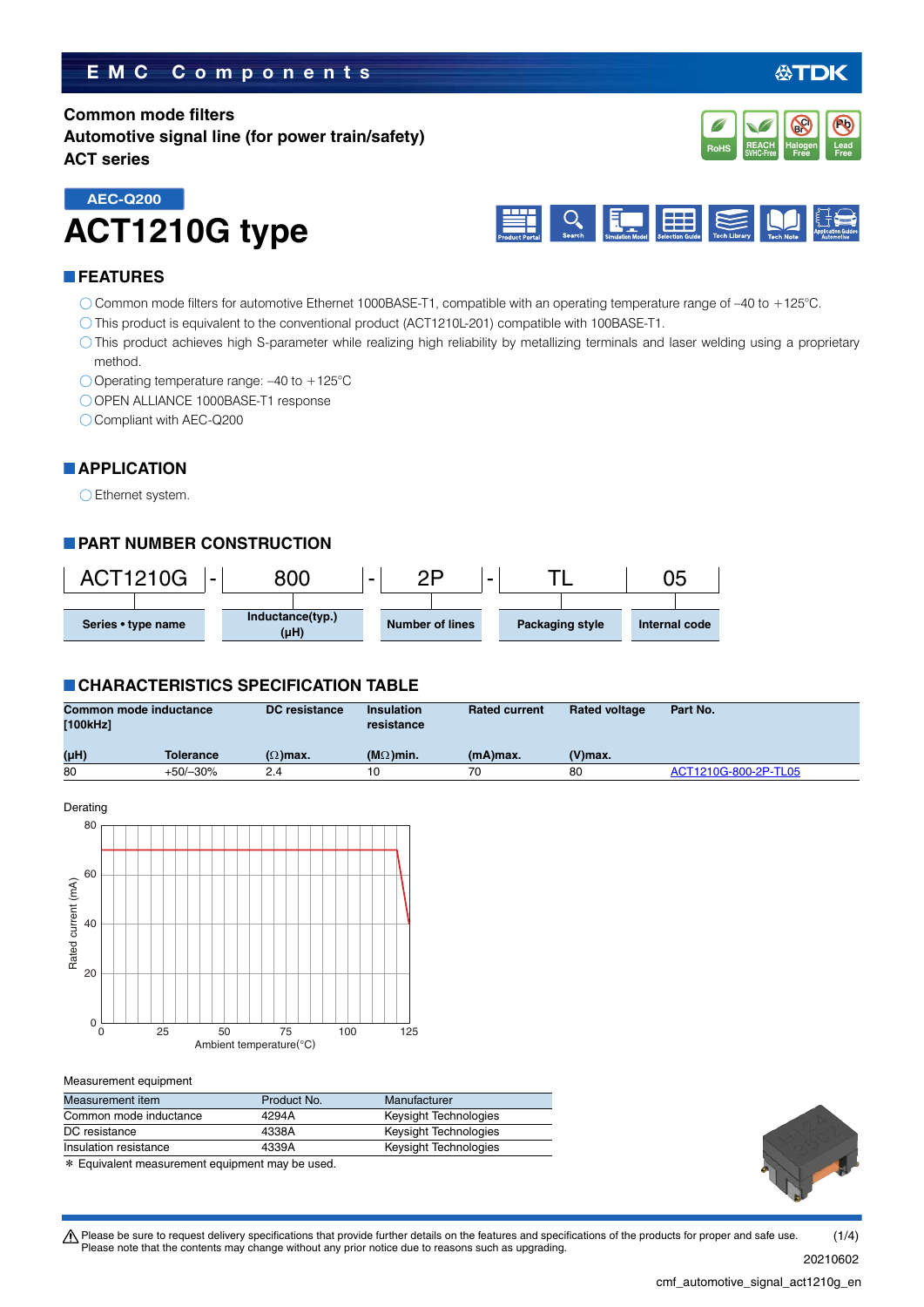# **EMC Components**

# **ACT1210G type**







#### Measurement equipment

| Product No.                                     | Manufacturer          |  |
|-------------------------------------------------|-----------------------|--|
| E5071C                                          | Keysight Technologies |  |
| * Equivalent measurement equipment may be used. |                       |  |

# **Sdd11, Sdd22 Ssd21, Ssd12**



Please be sure to request delivery specifications that provide further details on the features and specifications of the products for proper and safe use.<br>Please note that the contents may change without any prior notice d 20210602 (2/4)

cmf\_automotive\_signal\_act1210g\_en.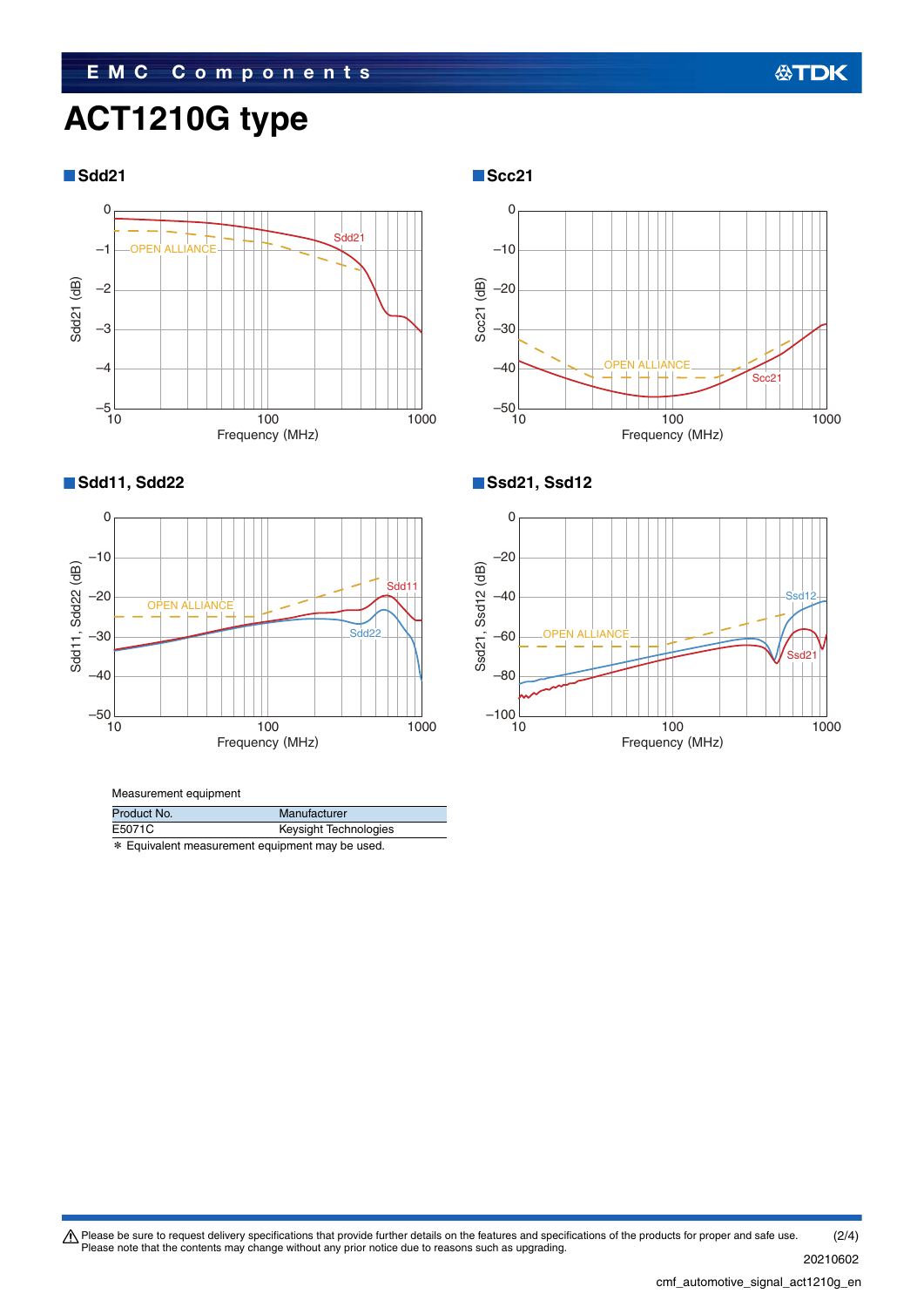# **ACT1210G type**

# **SHAPE & DIMENSIONS**



Dimensions in mm  $(n5)$ (0.6)  $\sqrt{7}$  0.1 CZ 4x

# **RECOMMENDED LAND PATTERN**



Dimensions in mm

# **CIRCUIT DIAGRAM**



• No polarity

# **RECOMMENDED REFLOW PROFILE**



## **PACKAGING STYLE**



Dimensions in mm

### **TAPE DIMENSIONS**



Dimensions in mm

| ACT1210G | $\cdots$ |  |
|----------|----------|--|
| Av.      |          |  |

### **PACKAGE QUANTITY**

|                  | 6,000 pcs/reel |
|------------------|----------------|
| Package quantity |                |

# **TEMPERATURE RANGE, INDIVIDUAL WEIGHT**

| Operating                 | Individual |
|---------------------------|------------|
| temperature range         | weight     |
| $-40$ to $+125^{\circ}$ C | $0.075$ a  |

Please be sure to request delivery specifications that provide further details on the features and specifications of the products for proper and safe use.<br>Please note that the contents may change without any prior notice d 20210602 (3/4)